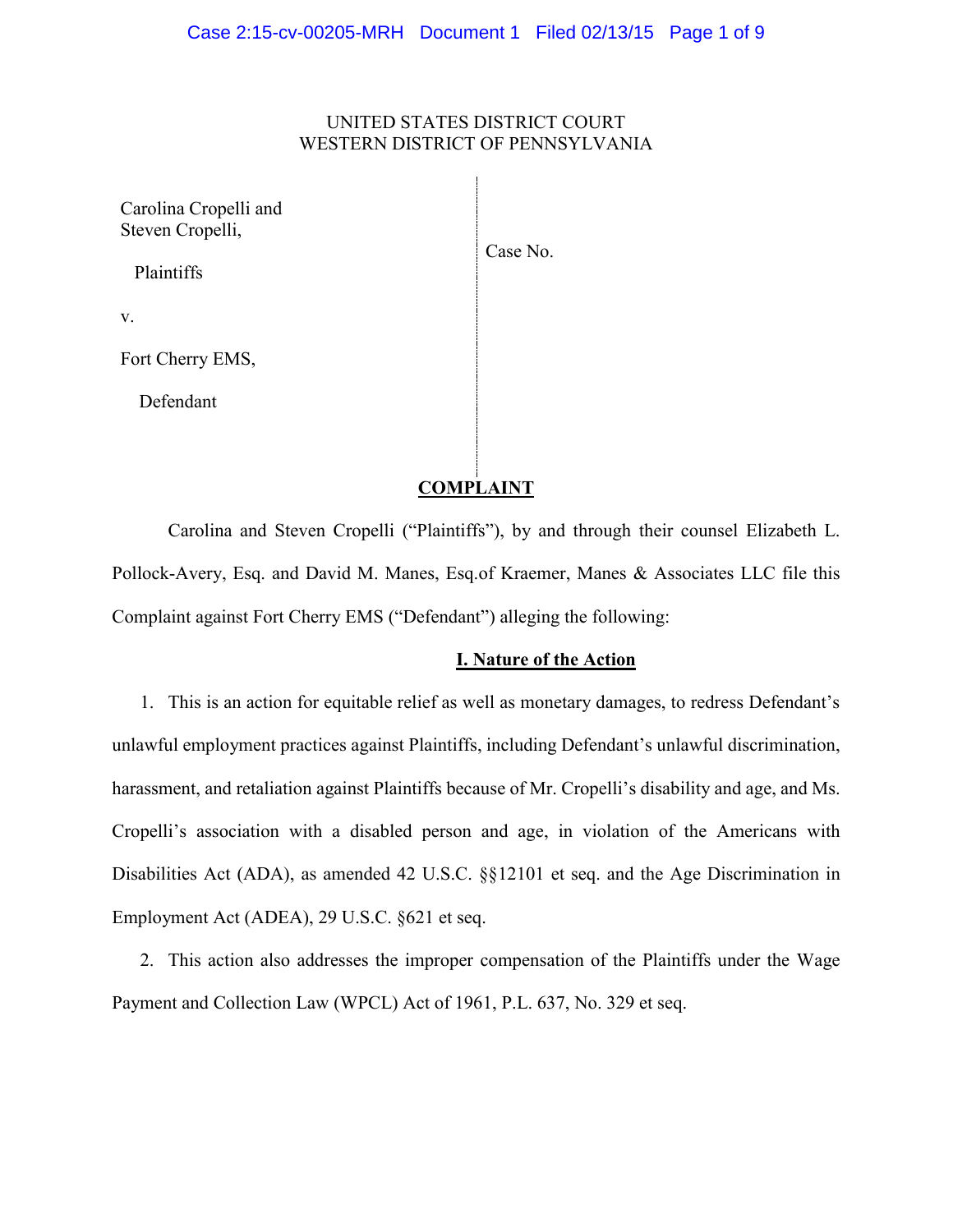#### **II. Jurisdiction and Venue**

3. This Court has jurisdiction pursuant to 28 U.S.C. § 1331 and 1343 as this action involves federal questions regarding the violation of Plaintiff's rights protected by the ADA and ADEA. The Court has supplemental jurisdiction over Plaintiff's related claims arising under the PHRA pursuant to 28 U.S.C. § 1367.

4. The amount in controversy in this case exceeds \$75,000.

5. The events or omissions giving rise to the claims occurred in Western Pennsylvania, and therefore, this action is within the jurisdiction of the United States District Court for the Western District of Pennsylvania and the venue is proper pursuant to 28 U.S.C. § 1391(b).

#### **III. Parties**

- 6. Plaintiffs were residents and citizens of Pennsylvania at all times relevant to this case.
- 7. Defendant is a corporation located at 8200 Noblestown Road, McDonald, PA 15057.

#### **IV. Facts**

- 8. Mr. Cropelli was hired by Defendant on October 15, 2013.
- 9. Ms. Cropelli was hired by Defendant on November 13, 2013.

10. At the time of his hiring, Mr. Cropelli had diabetes and informed Defendant that he would need to take short breaks to eat several times during a 12-16 hour shift.

11. No one is permitted to eat within an ambulance by law.

12. Mr. Cropelli required a short break because he needed to eat in order to be able to take his insulin, which he requires to control his blood sugar. Without the insulin, Mr. Cropelli risks falling into a coma or even death.

13. Despite his request for accommodation, Mr. Cropelli was subject to the following acts:

a. Mr. Cropelli was constantly sent out on transfers with no time in between trips.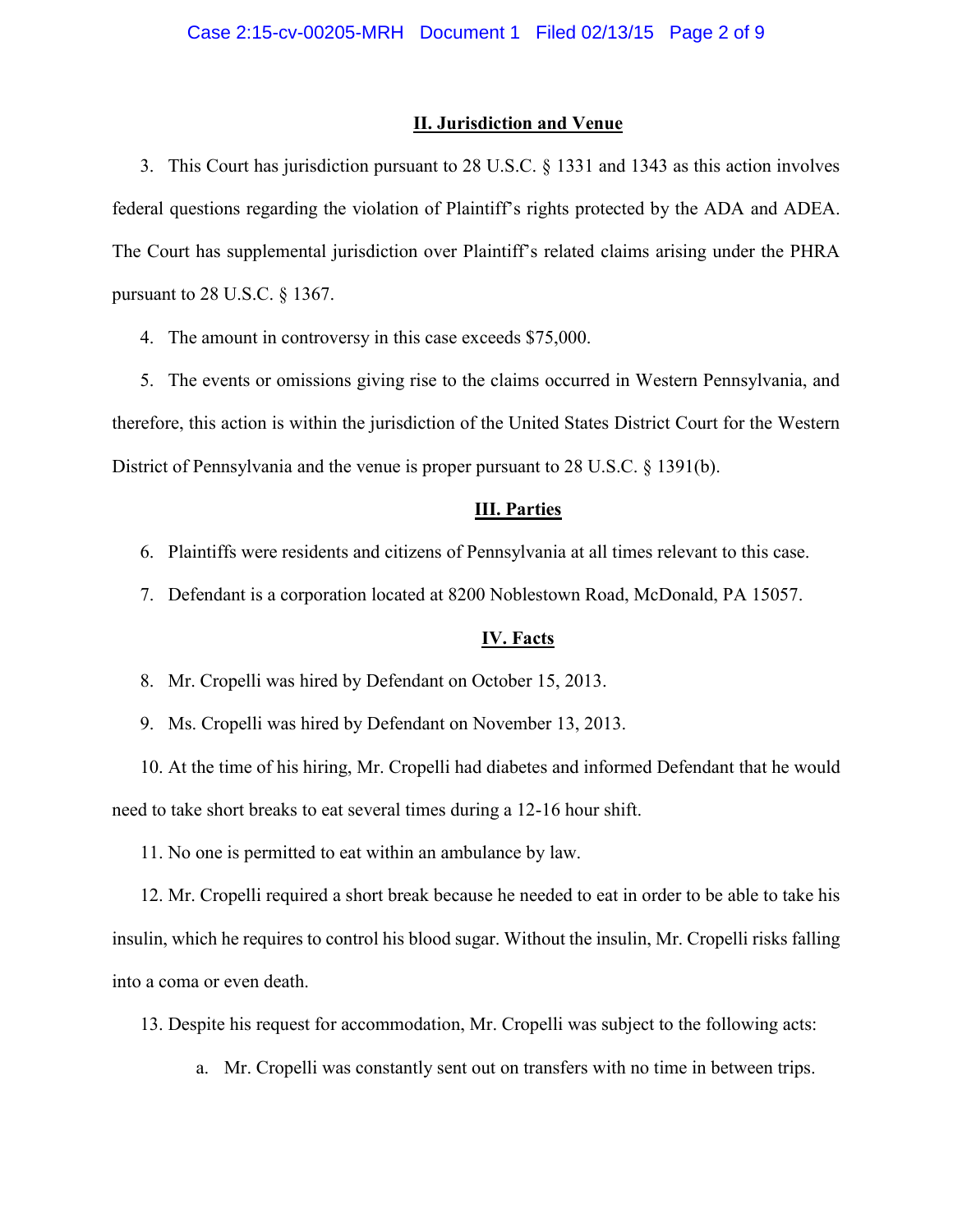- b. Mr. Cropelli was sent out to sit in the ambulance on the side of the road for hours to wait for a call. Mr Cropelli could not eat in the ambulance, and would not be stationed near somewhere he could buy food.
- c. Mr. Cropelli was sent on non-emergency trips which could have been delayed 15 minutes to allow him to eat without causing an undue hardship to the employer.
- d. On one occasion, Mr. Cropelli's blood sugar dropped dangerously low and he requested some time to eat. His request was denied by the dispatcher who told him to "do just one more trip."

14. Mr. Cropelli was paid \$17/hour despite initially being told he would receive \$18/hour. Paramedics hired after Mr. Cropelli with less experience were paid \$18/hour.

15. Other paramedics were not sent out on as many transports as Mr. Cropelli, which is considered less favorable and is a clear indication that giving Mr. Cropelli time to eat before a transport would not have been an undue hardship to Defendant.

16. All of the EMT's employed at Ft. Cherry EMS during Plaintiffs' employment were under the age of 40.

17. Plaintiffs were both over the age of 40 during their employment with Defendant.

18. The vast majority of the paramedics employed by Defendant during Plaintiffs' employment were under the age of forty.

19. On December 18, 2013 Mr. Cropelli started to experience extreme chest pain. Mr. Cropelli's chest pain was so severe he was forced to go to the hospital.

20. The chest pain was directly related to Mr. Cropelli's diabetes.

21. Ms. Cropelli attempted to call off work for Mr. Cropelli by calling the dispatcher, but she was told that the operations manager, Ed Reynalds, needed to be contacted.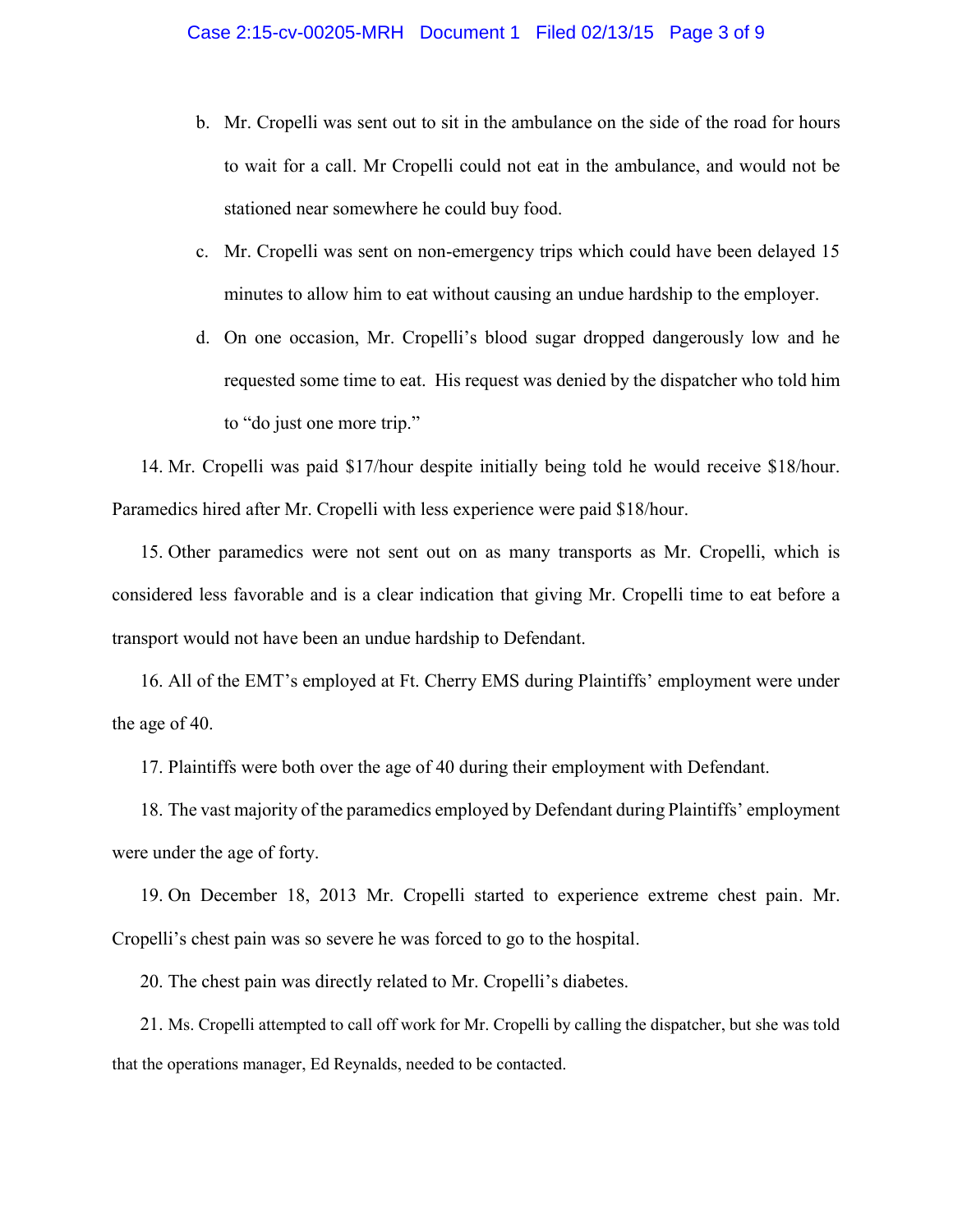### Case 2:15-cv-00205-MRH Document 1 Filed 02/13/15 Page 4 of 9

22. Mr. Cropelli called Mr. Reynalds at 1:30 am and left a message stating he would not be into work the next day.

23. Mr. Cropelli was released on December 21, 2013. For the three days he was in the hospital, Mr. Reynalds called and harassed Ms. Cropelli and the Plaintiffs' minor child.

24. On December 21, 2013 Mr. Cropelli called Mr. Reynalds to tell him about his release. Mr. Reynalds cursed at Mr. Cropelli and made threats towards him.

25. Mr. Cropelli was fired by Mr. Reynalds during this phone call on December 21, 2013.

26. Mr. Reynalds was unclear during this phone call whether or not he was terminated Ms. Cropelli as well as Mr. Cropelli. She contacted Mr. Reynalds and was told that "he did not have the time for her" and hung up. The next communication Ms. Cropelli received from Defendant was to pick up her final check.

### **COUNT I- Mr. Cropelli v. Defendant**

### **ADA 42 U.S.C. §§12101 et seq. - Discrimination Based on Disability**

27. The above paragraphs are incorporated here by reference as though fully set forth at length herein.

28. The ADA defines a disability as a "physical or mental condition that substantially limits a major life activity." The Americans with Disabilities Amendments Act expanded the definition of major life activity to include operations of major bodily functions.

29. Mr. Cropelli has a disability as defined under the ADA as he has a diagnosis of diabetes.

30. Defendant was made aware of Plaintiff's disability when he was hired.

31. Defendant discriminated against Plaintiff in violation of the ADA in the following ways: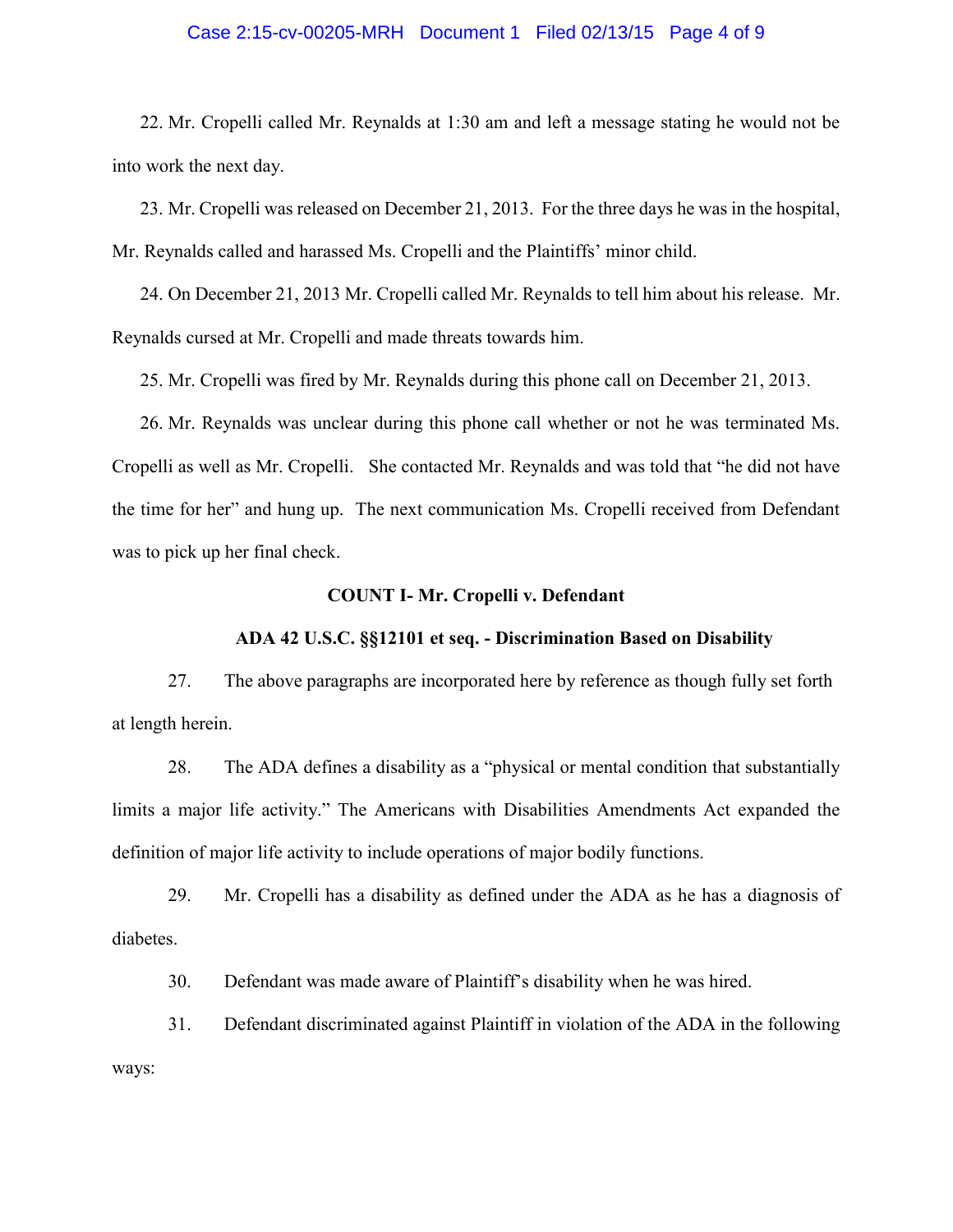- a. Defendant failed to engage in the interactive process of accommodating the Plaintiff.
- b. Defendant paid Plaintiff less than what other non-disabled employees were paid.
- c. Mr. Reynalds verbally harassed the Plaintiff and his family members over the phone while Plaintiff was hospitalized.
- 32. Mr. Cropelli was capable of performing the essential functions of his job.

## **COUNT II- Ms. Cropelli v. Defendant**

## **ADA 42 U.S.C. §§12101 et seq. - Retaliation Based on Disability**

33. All previous paragraphs are incorporated as though fully set forth herein.

34. Ms. Cropelli was associated with a person (her husband) who has a disability as defined under the ADA during her employment with Defendant.

35. Defendant retaliated against Ms. Cropelli by terminating her after she complained to Mr. Reynalds about his conduct towards both Plaintiffs when Mr. Cropelli needed to call off work.

# **COUNT III – Mr. Cropelli v. Defendant**

## **PHRA 43 P.S. § 951 et. seq. - Discrimination Based on Disability**

36. All previous paragraphs are incorporated as though fully set forth herein.

37. The Pennsylvania Human Relations Act defines a disability as a "physical or mental

impairment which substantially limits one or more of such person's major life activities."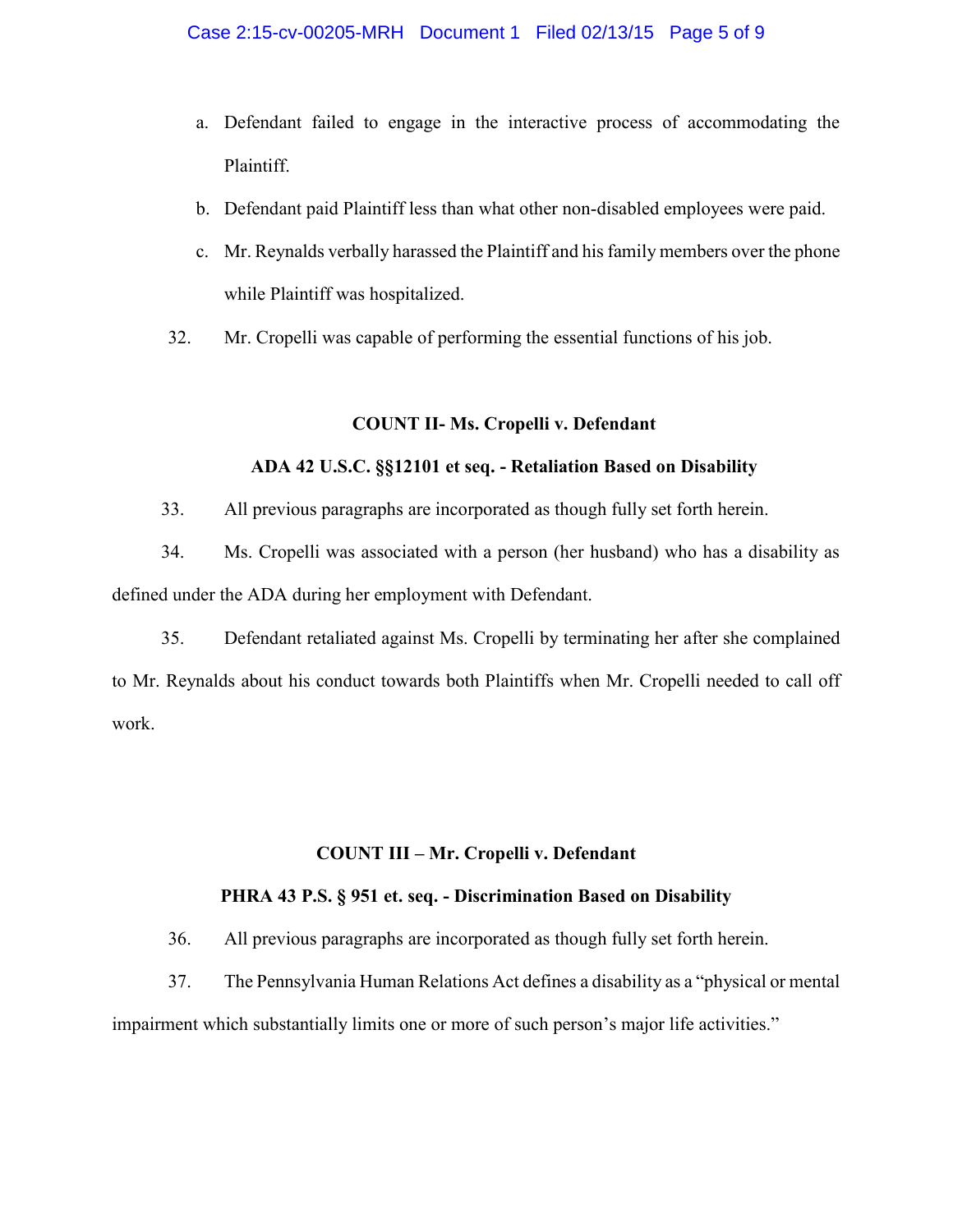### Case 2:15-cv-00205-MRH Document 1 Filed 02/13/15 Page 6 of 9

38. Mr. Cropelli has a disability as defined under the PHRA as he has a diagnosis of diabetes.

39. Defendant was made aware of Plaintiff's disability when he was hired.

- 40. Defendant discriminated against Plaintiff in violation of the PHRA in the following ways:
	- a. Defendant failed to engage in the interactive process of accommodating the Plaintiff.
	- b. Defendant paid Plaintiff less than what other non-disabled employees were paid.
	- c. Mr. Reynalds verbally harassed the Plaintiff and his family members over the phone while Plaintiff was hospitalized.

41. Mr. Cropelli was capable of performing the essential functions of his job despite his disability.

### **COUNT IV – Ms. Cropelli v. Defendant**

### **PHRA 43 P.S. § 951 et. seq. – Retaliation Based on Disability**

42. All previous paragraphs are incorporated as though fully set forth herein.

43. Ms. Cropelli was associated with a person (her husband) who has a disability as defined under the ADA during her employment with Defendant.

44. Defendant retaliated against Ms. Cropelli after she complained to Mr. Reynalds about his conduct towards both Plaintiff when Mr. Cropelli needed to call off work.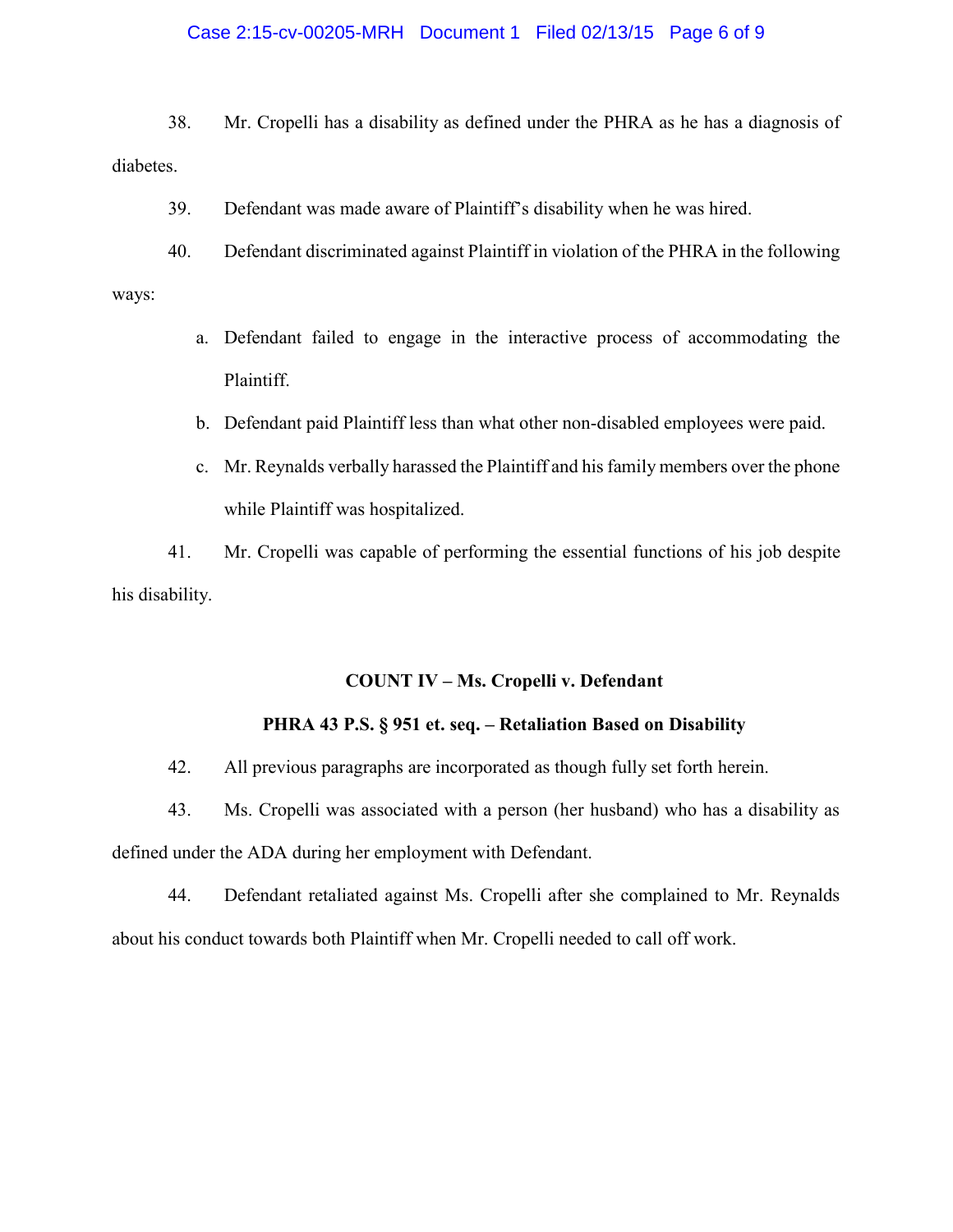### **COUNT V – Mr. Cropelli v. Defendant**

## **ADEA 29 U.S.C. §621 et seq. – Discrimination on the basis of Age**

45. All previous paragraphs are incorporated as though fully set forth herein.

46. Mr. Cropelli was over the age of 40 during his employment and is part of a protected age class.

47. Plaintiff was treated differently than younger, less experienced employees, including but not limited to being paid less and receiving less preferential shifts.

48. Defendant committed these adverse actions because of Mr. Cropelli's age.

### **COUNT VI – Ms. Cropelli v. Defendant**

### **ADEA 29 U.S.C. §621 et seq. – Discrimination on the basis of Age**

49. All previous paragraphs are incorporated as though fully set forth herein.

50. Ms. Cropelli was over the age of 40 during her employment and is part of a protected age class.

51. Ms. Cropelli was the oldest of all of the EMT's employed by Fort Cherry during her employment.

52. Plaintiff was treated differently than younger, less experienced employees, including but not limited to being paid less and receiving less preferential shifts.

53. Defendant committed these adverse actions because of Ms. Cropelli's age.

### **COUNT IX – All Plaintiffs v. Defendant**

#### **WPCL Act of 1961, P.L. 637, No. 329 et seq.**

54. All previous paragraphs are incorporated as though fully set forth herein.

- 55. Mr. Cropelli was under compensated for his work.
	- a. When hired, Mr. Cropelli was informed that he would be paid \$18/hour.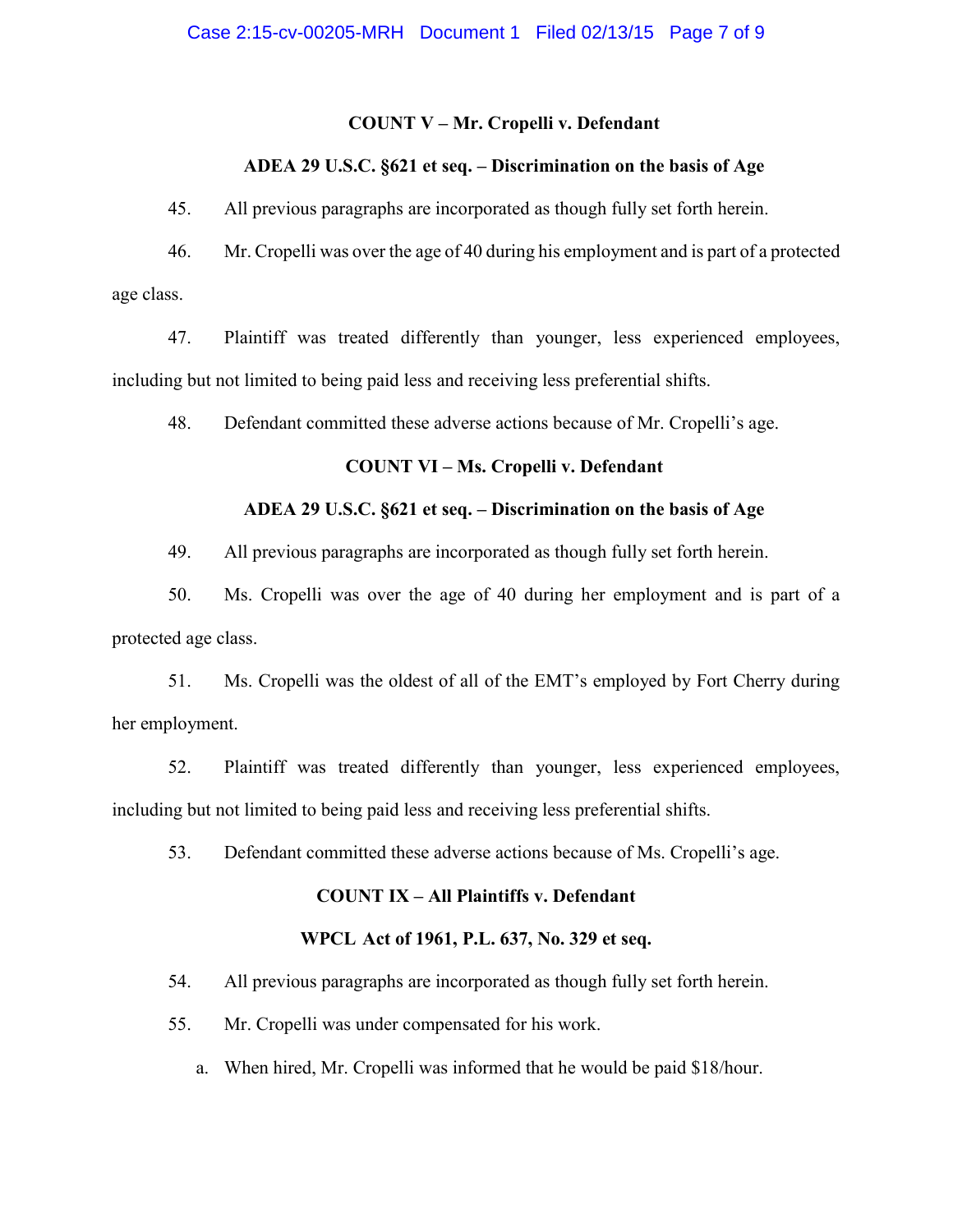b. In reality, Mr. Cropelli was only paid \$17/hour.

56. Mr. and Ms. Cropelli worked shifts on Thanksgiving Day and received normal pay, not time and a half like they were entitled to.

# **Request for Relief**

WHEREFORE, Plaintiff respectfully requests for this Court to grant the following relief in excess of \$75,000:

a. Award Plaintiffs back pay at a rate of pay and other benefits of employment, to which they would have been entitled, had they not been subjected to unlawful discrimination;

b. Award Plaintiffs front pay, if appropriate;

c. Award Plaintiffs compensatory damages, punitive damages, pre and post judgment interest, costs of suit and attorney and expert witness fees as allowed by law;

d. Liquidated damages under the WPCL;

e. Declare Defendant's conduct to be in violation of the Plaintiffs' rights under the ADA,

PHRA and ADEA;

- f. Such equitable relief as may be appropriate under the circumstances; and
- g. Award such further relief as this Court deems necessary and proper.

# **JURY TRIAL DEMANDED.**

Respectfully submitted,

Dated:

/s/ Elizabeth L. Pollock-Avery Elizabeth L. Pollock-Avery, Esq. Pa. ID No. 314841 (412) 626-5580 Phone